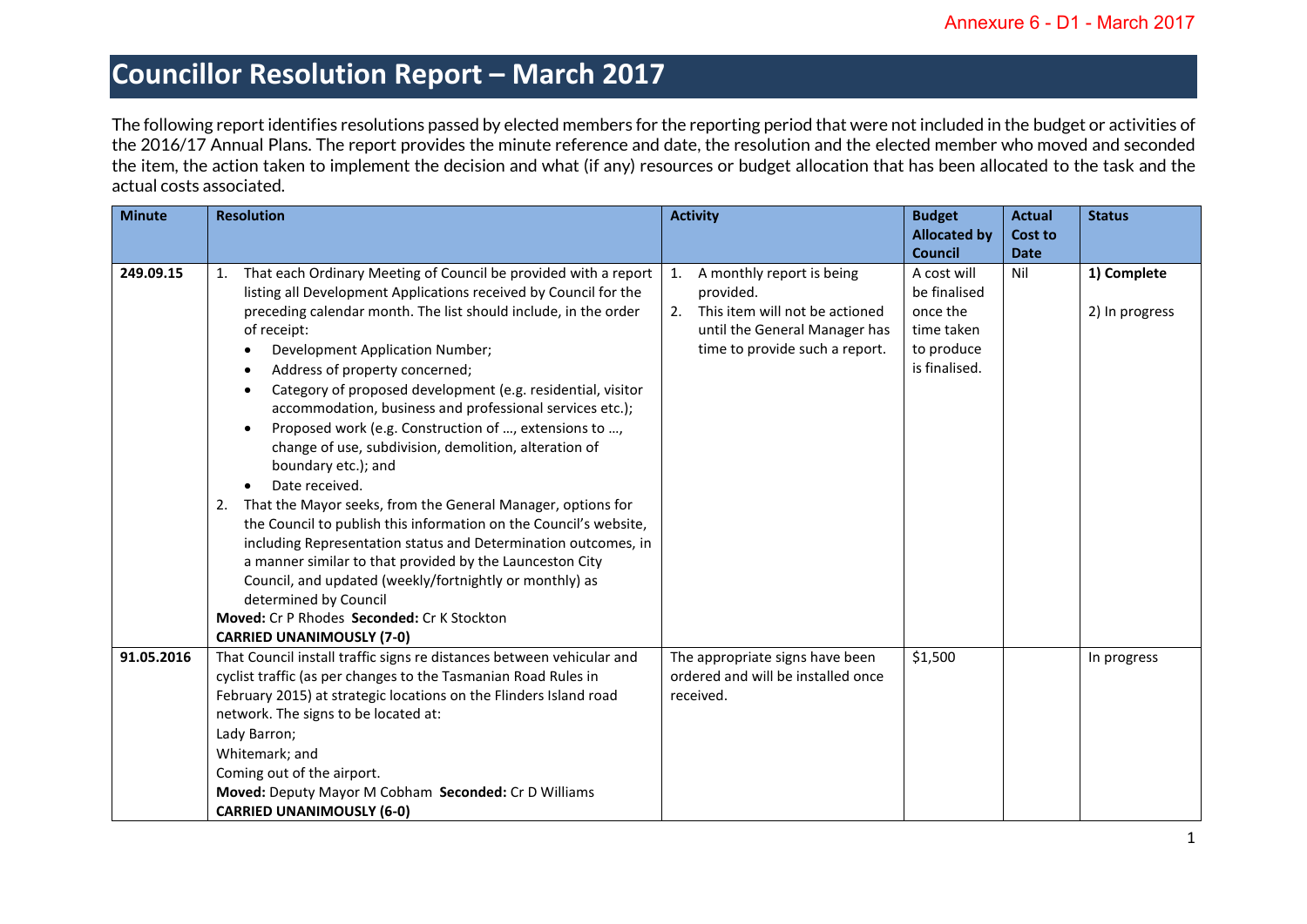| <b>Minute</b> | <b>Resolution</b>                                                                                                                                                                                                                                                                                                                                                                                          | <b>Activity</b>                                                                                                                                                            | <b>Budget</b><br><b>Allocated by</b><br><b>Council</b> | <b>Actual</b><br><b>Cost to</b><br><b>Date</b> | <b>Status</b>                               |
|---------------|------------------------------------------------------------------------------------------------------------------------------------------------------------------------------------------------------------------------------------------------------------------------------------------------------------------------------------------------------------------------------------------------------------|----------------------------------------------------------------------------------------------------------------------------------------------------------------------------|--------------------------------------------------------|------------------------------------------------|---------------------------------------------|
| 167.07.2016   | That Council supports a commitment of a budget allocation towards<br>the Furneaux Islands Festival to be delivered in January 2017, 2018<br>and 2019 and develop a policy for provision of the Furneaux Islands<br>Festival in the future.<br><b>Moved: Cr D Williams</b><br>Seconded: Deputy Mayor M Cobham<br><b>CARRIED UNANIMOUSLY (7-0)</b>                                                           | Budget allocation has been noted.<br>A budget allocation has been made<br>in the adopted 2016-17 budget.                                                                   |                                                        |                                                | In Progress                                 |
| 224.09.2016   | That Council agrees to waive plumbing permit fees for residents and<br>business operators who wish to revert from a dual water supply to a<br>single water supply for a period of 6 months after the Department of<br>Health and Human Services has removed the Do Not Consume<br>Notice and Boil Water Alert.<br><b>Moved: Cr G Willis</b><br>Seconded: Cr K Stockton<br><b>CARRIED UNANIMOUSLY (6-0)</b> | Council received advice from the<br>Department of Health and Human<br>Services that from the 1 <sup>st</sup> of<br>December, the notice has been<br>removed for Whitemark. |                                                        |                                                | In Progress                                 |
| 247.10.2016   | That Council supports the fourth option contained in the Flinders<br>Island Waste Management Feasibility Report and proceeding in<br>accordance with the recommendations.<br>Moved: Cr D Williams<br>Seconded: Deputy Mayor M Cobham<br><b>CARRIED UNANIMOUSLY (7-0)</b>                                                                                                                                   | Tender documents have been<br>released and submissions received.<br>These are being processed with a<br>view to moving forward with the<br>second stage of the process     |                                                        |                                                | In progress                                 |
| 250.10.2016   | That Council directs the Acting General Manager to:<br>have the current tank inspected to determine what is required for<br>compliance; and scope out the project and the associated costs of<br>delivering a Business Case for the Aviation Fuel Storage Facility;<br>and report back to Council.<br>Moved: Cr G Willis<br>Seconded: Cr P Rhodes<br><b>CARRIED UNANIMOUSLY (6-0)</b>                      | A report is in progress.                                                                                                                                                   |                                                        |                                                | In progress                                 |
| 251.10.2016   | That Council directs the Acting General Manager to scope out the<br>project and the associated costs of delivering a Business Case for the<br>Airport Hangars and report back to Council.<br>Moved: Cr D Williams<br>Seconded: Cr K Stockton<br><b>CARRIED UNANIMOUSLY (7-0)</b>                                                                                                                           | A report has been prepared and<br>was discussed at the March Council<br>workshop.<br>Implementation of survey and<br>leases is being undertaken.                           |                                                        |                                                | In progress                                 |
| 257.10.2016   | That Council considers and agrees to a local definition and/or<br>understanding of the term "day-to-day" in relation to interpreting<br>the Local Government Act 1993, pending formal advice to the<br>contrary from either the Department of Premier and Cabinet (DPAC),                                                                                                                                  | Matter was discussed at the 9 <sup>th</sup><br>March 2017 workshop with<br>Council's legal advisor. The<br>responsibilities of the position of                             |                                                        |                                                | Motion is now<br>surplus to<br>requirements |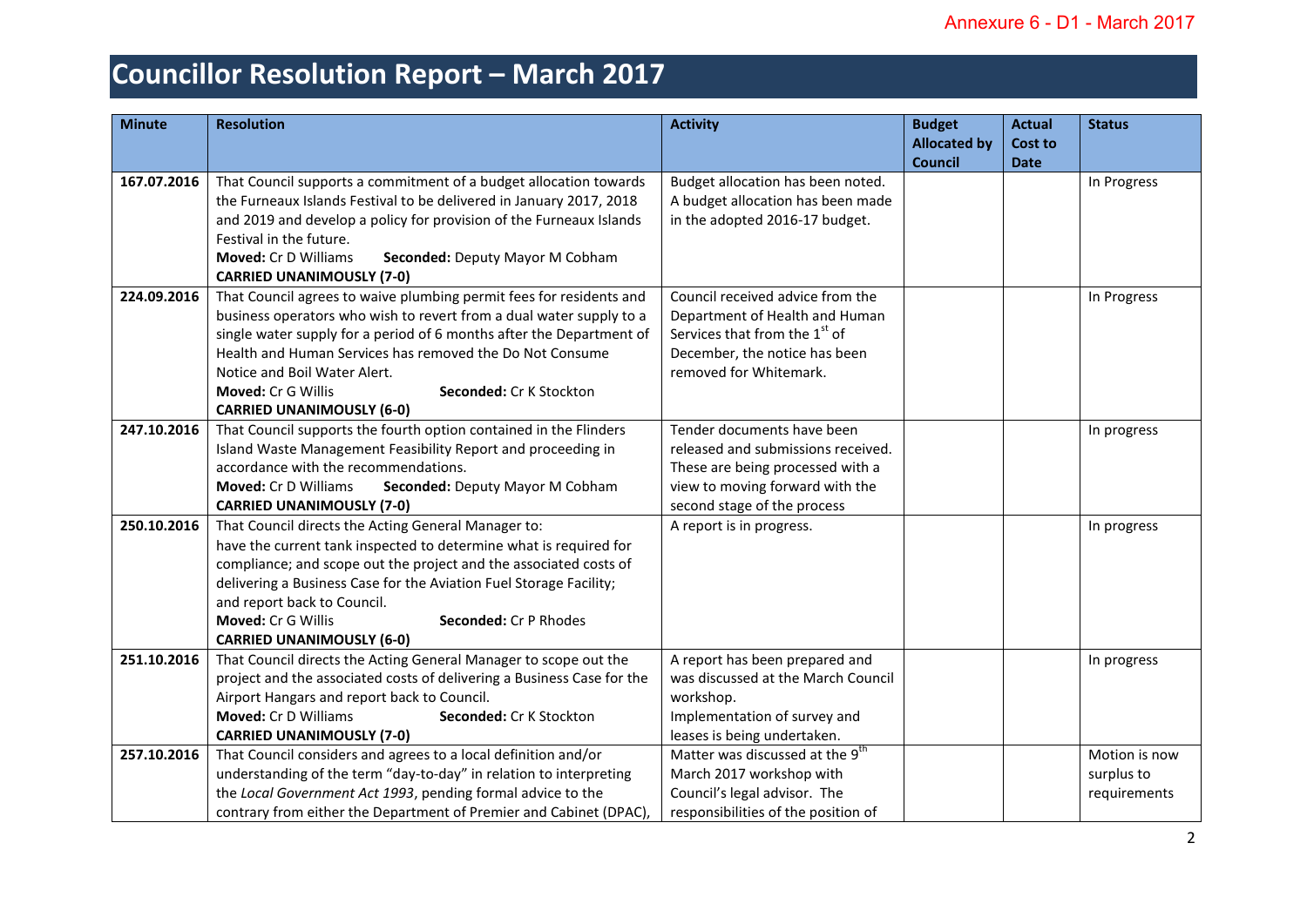| <b>Minute</b> | <b>Resolution</b>                                                                                                                                                                                                                                                                                                                                                                                                                                                                                                                                                                          | <b>Activity</b>                                                                                                                                                                                                                                                                                                                                                                                                                                                                                                                                                                                                                                                                                                | <b>Budget</b><br><b>Allocated by</b> | <b>Actual</b><br>Cost to | <b>Status</b>                               |
|---------------|--------------------------------------------------------------------------------------------------------------------------------------------------------------------------------------------------------------------------------------------------------------------------------------------------------------------------------------------------------------------------------------------------------------------------------------------------------------------------------------------------------------------------------------------------------------------------------------------|----------------------------------------------------------------------------------------------------------------------------------------------------------------------------------------------------------------------------------------------------------------------------------------------------------------------------------------------------------------------------------------------------------------------------------------------------------------------------------------------------------------------------------------------------------------------------------------------------------------------------------------------------------------------------------------------------------------|--------------------------------------|--------------------------|---------------------------------------------|
|               |                                                                                                                                                                                                                                                                                                                                                                                                                                                                                                                                                                                            |                                                                                                                                                                                                                                                                                                                                                                                                                                                                                                                                                                                                                                                                                                                | <b>Council</b>                       | <b>Date</b>              |                                             |
|               | the Minister or State Parliament.<br>That, consistent with this understanding, Council adopts and<br>maintains a list of functions (Annexure 16) that it considers to be<br>day-to-day operational activities or otherwise for the guidance of<br>Councillors and Council employees.<br>That, should there be any future doubt between what constitutes<br>"day-to-day" or otherwise activity, Council will decide each case by<br>absolute majority and amend the above list, (as stated in paragraph<br>2), accordingly.<br>Moved: Cr P Rhodes<br>Seconded: Cr G Willis<br>CARRIED (4-3) | General Manager as<br>"implementer" were further<br>elaborated as well as those of the<br>Council who determines policy and<br>acts in the "community's interest".<br>A detailed definition may come out<br>of the State Government's review<br>of the Local Government Act but<br>was clear that defining each<br>respective role by a list would be<br>virtually impossible to achieve and<br>manage. Anything that complicates<br>the role of the General Manager<br>and changes the relationship of<br>each arm of Council as envisaged in<br>the Act would be<br>counterproductive and not in the<br>community's interest. Following<br>the workshop, it would seem that<br>the motion as recorded is now |                                      |                          |                                             |
|               |                                                                                                                                                                                                                                                                                                                                                                                                                                                                                                                                                                                            | surplus to requirements.                                                                                                                                                                                                                                                                                                                                                                                                                                                                                                                                                                                                                                                                                       |                                      |                          |                                             |
| 258.10.2016   | That Annexure 16 be taken to a workshop so that it can be fully<br>discussed at the table outside meeting regulations.<br>Moved: Mayor C Cox<br>Seconded: Cr D Williams<br>CARRIED (6-1)                                                                                                                                                                                                                                                                                                                                                                                                   | Refer to comments relating to<br>257.10.2016                                                                                                                                                                                                                                                                                                                                                                                                                                                                                                                                                                                                                                                                   |                                      |                          | Motion is now<br>surplus to<br>requirements |
| 287.11.2016   | That the Works and Services Department also considers stabilisation<br>of high density truck turning intersections and entry points.<br>Moved: Cr C Rhodes<br>Seconded: Cr P Rhodes<br><b>CARRIED UNANIMOUSLY (6-0)</b>                                                                                                                                                                                                                                                                                                                                                                    | Intersections will be considered<br>when time permits and when final<br>costs are known after the tenders<br>close.                                                                                                                                                                                                                                                                                                                                                                                                                                                                                                                                                                                            |                                      |                          | Not started                                 |
| 292.11.2016   | That Flinders Council lobbies the relevant government agencies and<br>Ministers to amend the Bass Strait Passenger Vehicle Equalisation<br>Scheme (BSPVES) to include an intrastate component i.e. between<br>'mainland' Tasmania and the Furneaux Group. The aim of this Notice<br>of Motion is to benefit residents of the Furneaux Islands.                                                                                                                                                                                                                                             | Will proceed when the new<br>General Manager starts.                                                                                                                                                                                                                                                                                                                                                                                                                                                                                                                                                                                                                                                           |                                      |                          | Not started                                 |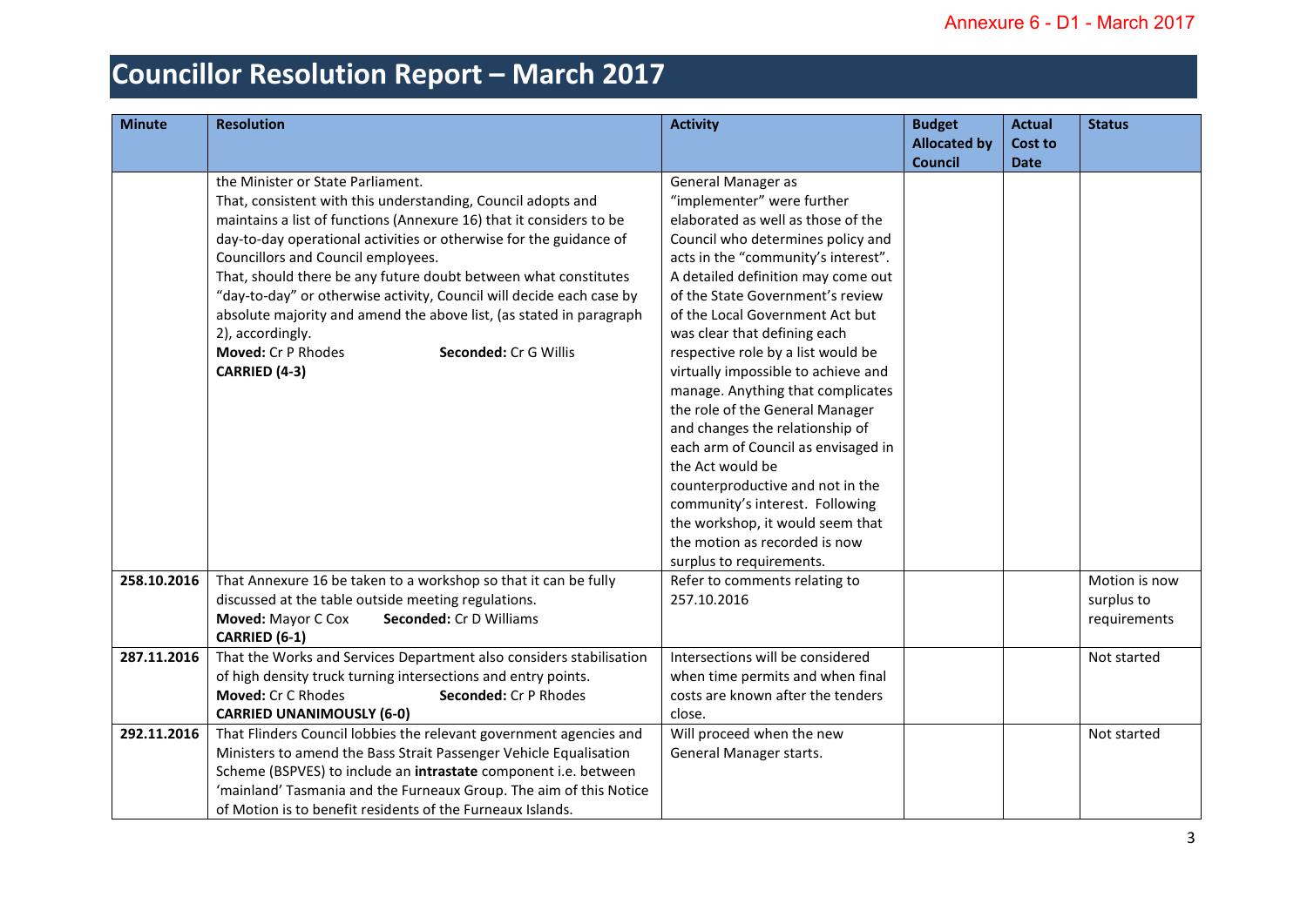| <b>Minute</b> | <b>Resolution</b>                                                                                                                                                                                                                                                                                                                                                                                                                                                                                                                                                                                                                                                                                                                                                                                                                                                                                                                                                                                                                  | <b>Activity</b>                                                                                                                                                                     | <b>Budget</b><br><b>Allocated by</b><br><b>Council</b> | <b>Actual</b><br>Cost to<br><b>Date</b> | <b>Status</b> |
|---------------|------------------------------------------------------------------------------------------------------------------------------------------------------------------------------------------------------------------------------------------------------------------------------------------------------------------------------------------------------------------------------------------------------------------------------------------------------------------------------------------------------------------------------------------------------------------------------------------------------------------------------------------------------------------------------------------------------------------------------------------------------------------------------------------------------------------------------------------------------------------------------------------------------------------------------------------------------------------------------------------------------------------------------------|-------------------------------------------------------------------------------------------------------------------------------------------------------------------------------------|--------------------------------------------------------|-----------------------------------------|---------------|
|               | That if deemed appropriate, depending on current shipping<br>arrangements, the General Manager liaises with King Island Council<br>re their possible involvement in changing the BSPVES to include an<br>intrastate component.<br>Moved: Deputy Mayor M Cobham<br>Seconded: Cr G Willis<br><b>CARRIED (5-1)</b>                                                                                                                                                                                                                                                                                                                                                                                                                                                                                                                                                                                                                                                                                                                    |                                                                                                                                                                                     |                                                        |                                         |               |
| 293.11.2016   | That a business plan/report outlining the advantages of and reasons<br>for an intrastate component of the BSPVES be developed by Council<br>to support the lobbying process and that a budget allocation be<br>considered at the half yearly budget review for this purpose.<br>Moved: Mayor C Cox<br><b>Seconded: Cr D Williams</b><br><b>CARRIED UNANIMOUSLY (6-0)</b>                                                                                                                                                                                                                                                                                                                                                                                                                                                                                                                                                                                                                                                           | Will proceed when the new<br>General Manager starts.                                                                                                                                |                                                        |                                         | Not Started   |
| 316.12.2016   | That Council agrees to pursue the extension of Robert Street by<br>approximately 80 metres.<br>Moved: Cr P Rhodes<br>Seconded: Cr K Stockton<br><b>CARRIED UNANIMOUSLY (7-0)</b>                                                                                                                                                                                                                                                                                                                                                                                                                                                                                                                                                                                                                                                                                                                                                                                                                                                   | Council staff have commenced the<br>acquisition process with Crown<br>Land Services and are awaiting a<br>response.                                                                 |                                                        |                                         | In progress   |
| 319.12.2016   | 1. That Council actively pursue acquiring a Crown Land lease over<br>the relevant section of land that will allow legal public access of<br>the area that historically has been known as Badger Corner boat<br>ramp.<br>2. That Council consults with a community "user group" at a one-<br>off on-site meeting to be held no later than early February 2017.<br>3. That Council, via the relevant application process, actively<br>pursues a co-funded grant via Marine and Safety<br>Tasmania's (MAST) recreational boating fund prior to 31st<br>March 2017 if possible.<br>That two infrastructure options (basic and enhanced) be costed<br>4.<br>to inform Council of the commitment of the capital funding<br>required and to enable Council to provide confirmation to<br>MAST, in the form of a motion, that it will provide the balance of<br>the capital funding required should Council consider the cost<br>appropriate.<br>Moved: Deputy Mayor M Cobham<br>Seconded: Cr P Rhodes<br><b>CARRIED UNANIMOUSLY (7-0)</b> | A community user group meeting<br>was conducted on site 20 <sup>th</sup><br>February 2017. The matter will be<br>presented to Council for decision.at<br>the March Council Meeting. |                                                        |                                         | In progress   |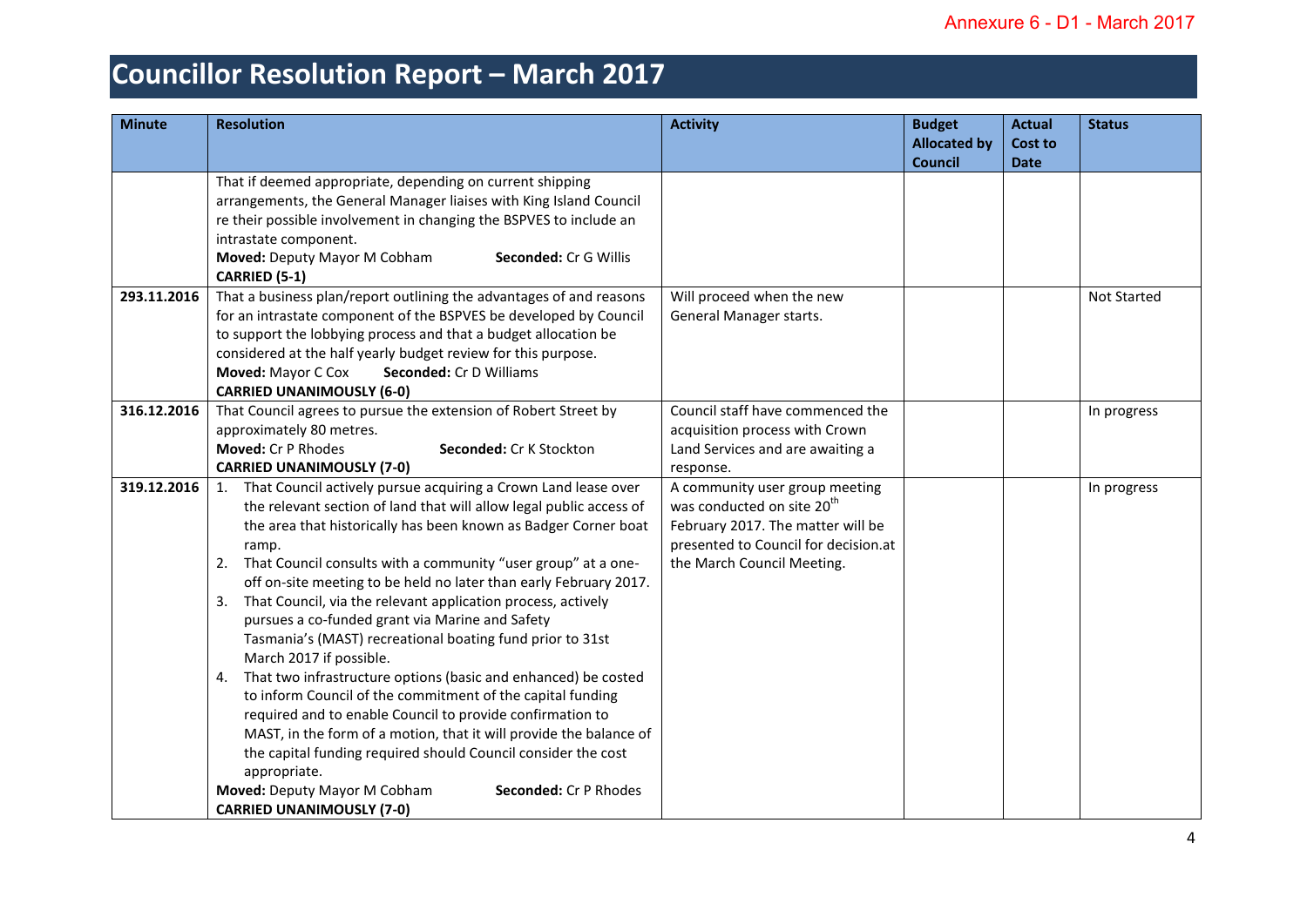| <b>Minute</b> | <b>Resolution</b>                                                                                                                                                                                                                                                                                                                                                                                                                                                                                                                                                                                                                                                                                                                                                                                                                                    | <b>Activity</b>                                                                                                                                                                                                                                                                                                                                                 | <b>Budget</b><br><b>Allocated by</b> | <b>Actual</b><br><b>Cost to</b> | <b>Status</b> |
|---------------|------------------------------------------------------------------------------------------------------------------------------------------------------------------------------------------------------------------------------------------------------------------------------------------------------------------------------------------------------------------------------------------------------------------------------------------------------------------------------------------------------------------------------------------------------------------------------------------------------------------------------------------------------------------------------------------------------------------------------------------------------------------------------------------------------------------------------------------------------|-----------------------------------------------------------------------------------------------------------------------------------------------------------------------------------------------------------------------------------------------------------------------------------------------------------------------------------------------------------------|--------------------------------------|---------------------------------|---------------|
| 321.12.2016   | That this meeting resolves:<br>$\sim$ That motion no. 255.10.2016 be withdrawn and<br>$\sim$ That copies of all expense invoices paid by credit card and claims<br>for expense reimbursement submitted by the General Manager<br>beginning at 1 July 2016 be provided to the Flinders Council<br>Audit Panel so that it can scrutinise and ensure probity of those<br>claims and<br>$\sim$ That in the future all expense invoices paid by credit card and<br>claims for expense reimbursement submitted by the General<br>Manager be provided to the Flinders Council Audit Panel for<br>review on a quarterly basis and<br>$\sim$ That the Corporate Credit Card Policy of the Council be amended<br>to require that all expense claims by the General Manager be<br>reviewed by the Audit Panel.<br>Moved: Cr G Willis<br>Seconded: Cr K Stockton | The issue was discussed at a<br>meeting of the Audit Panel and a<br>process for review of the expense<br>invoices paid by credit card and<br>claims for expense reimbursement<br>submitted by the General Manager<br>has been agreed.                                                                                                                           | <b>Council</b>                       | <b>Date</b>                     | In progress   |
| 324.12.2016   | CARRIED (6-1)<br>That Council adopts the Information Management Policy and allows<br>it to lay on the table for 28 days for public comment.<br>Moved: Cr G Willis<br>Seconded: Deputy Mayor M Cobham<br><b>CARRIED UNANIMOUSLY (7-0)</b>                                                                                                                                                                                                                                                                                                                                                                                                                                                                                                                                                                                                             | The public consultation period for<br>this policy closed 28 <sup>th</sup> February<br>2017 and no submissions were<br>received. The policy will be noted<br>at the March Council Meeting for<br>final adoption.                                                                                                                                                 |                                      |                                 | In progress   |
| 325.12.2016   | That Council agrees to discuss the content and format of the Legal<br>Advice Policy at a Council workshop.<br>Moved: Cr G Willis<br>Seconded: Cr D Williams<br>CARRIED (6-1)                                                                                                                                                                                                                                                                                                                                                                                                                                                                                                                                                                                                                                                                         | This was discussed at the February<br>Council Workshop and Council's<br>Legal Advisors discussed the matter<br>at the March Workshop. The<br>operation and cost of the current<br>arrangement and the General<br>Manager's responsibilities in part<br>to ensure that the integrity of legal<br>advice is protected was explained.<br>The Policy can now lapse. |                                      |                                 | Completed     |
| 32.02.2017    | That Council adopts the Public Question Time - Council Meetings<br>Policy and Procedure as amended and allows the Policy to lay on the                                                                                                                                                                                                                                                                                                                                                                                                                                                                                                                                                                                                                                                                                                               | The policy has been advertised as<br>open for public consultation until                                                                                                                                                                                                                                                                                         |                                      |                                 | In progress   |